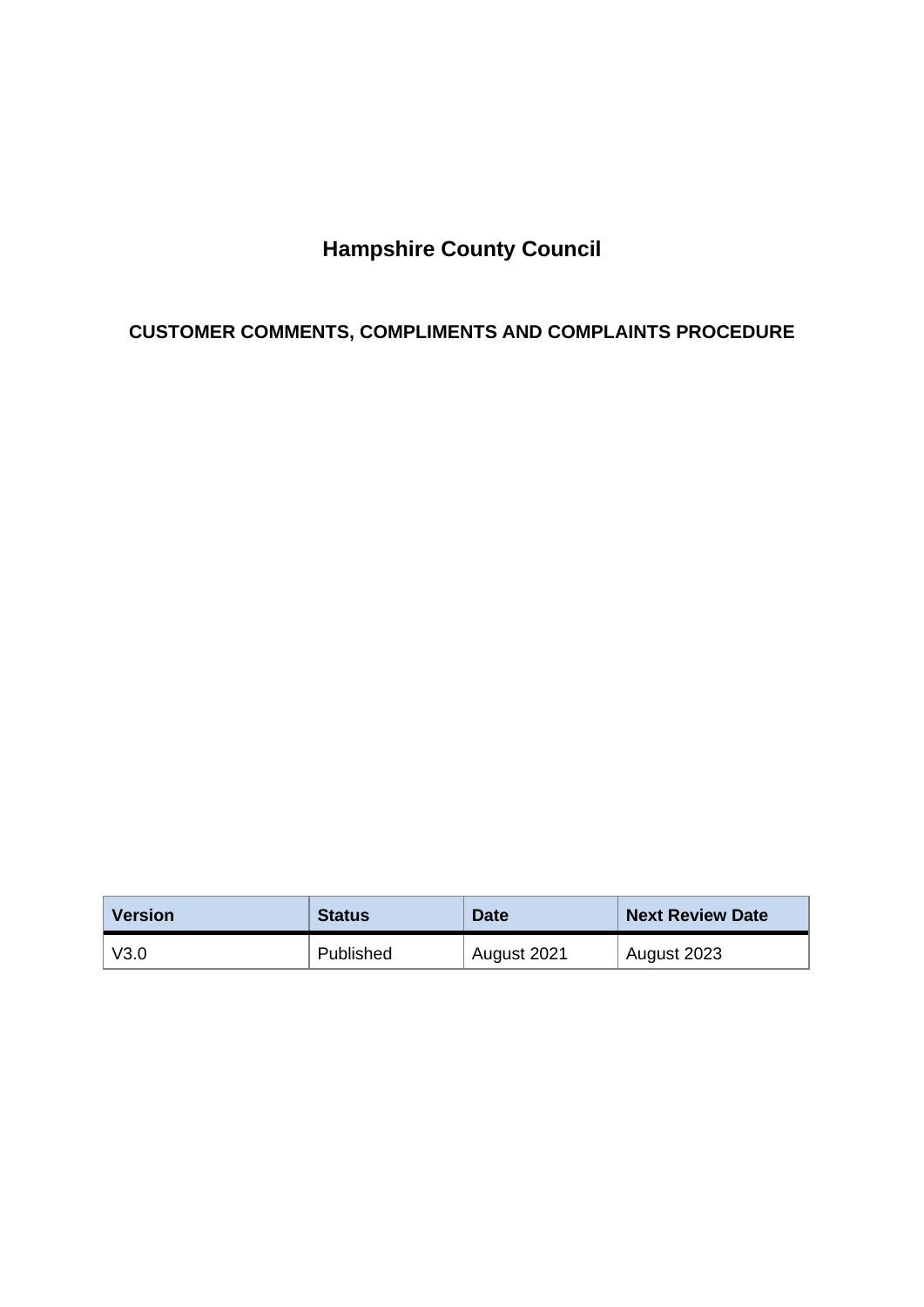# **Contents**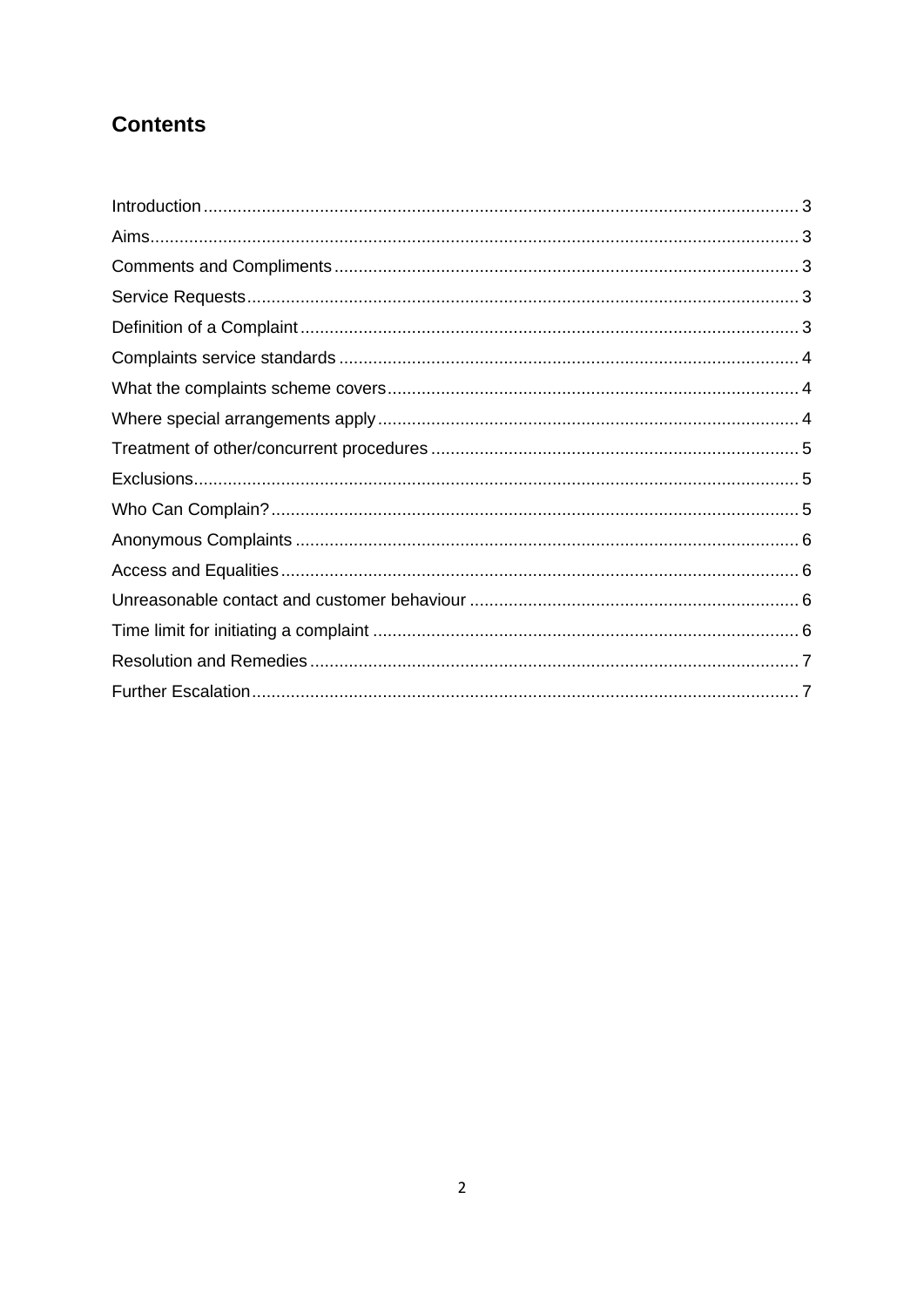#### <span id="page-2-0"></span>**Introduction**

We acknowledge that – despite our best intentions – things do sometimes go wrong. When this happens, we want to put things right. We want our customers to be satisfied with our services. We welcome hearing our customers' comments, compliments, and complaints to better understand how they view our services and to use these valuable opportunities to learn and improve for the future.

### <span id="page-2-1"></span>**Aims**

We aim to deliver and comments, compliments and complaints provision that:

- Is simple for everyone to use and understand
- Is led and supported by the very top of the organisation
- Consistently ensures excellent service standards are delivered
- Fulfils the needs of our customers
- Encourages us to learn from customer feedback in order to improve
- Complies with the relevant legislation and council policy
- Focuses on fair, proportionate resolution at the earliest stage
- Works in an open-minded and impartial way

### <span id="page-2-2"></span>**Comments and Compliments**

We understand that customers may wish to share their experiences of using our services, express a concern, or tell us about services which they would like to receive. Sometimes, customers may want to tell us when we're doing something particularly well. Comments of this nature are welcome.

### <span id="page-2-3"></span>**Service Requests**

The complaints process is used when there has been some form of persistent service failure and the customer believes it to be the County Council's fault. We don't treat "requests for service" as complaints. For example, if a customer reports a pothole, or that a hedge has become overgrown, or that a tree has come down over a right of way, we will arrange for the matter to be dealt with in line with normal service delivery – there is no need to use the complaints process unless there is evidence of multiple or systemic service failure.

### <span id="page-2-4"></span>**Definition of a Complaint**

A complaint is: *"an expression of dissatisfaction or concern by the public, however made, about the conduct, standard of service, actions or lack of action by the County Council or its staff".*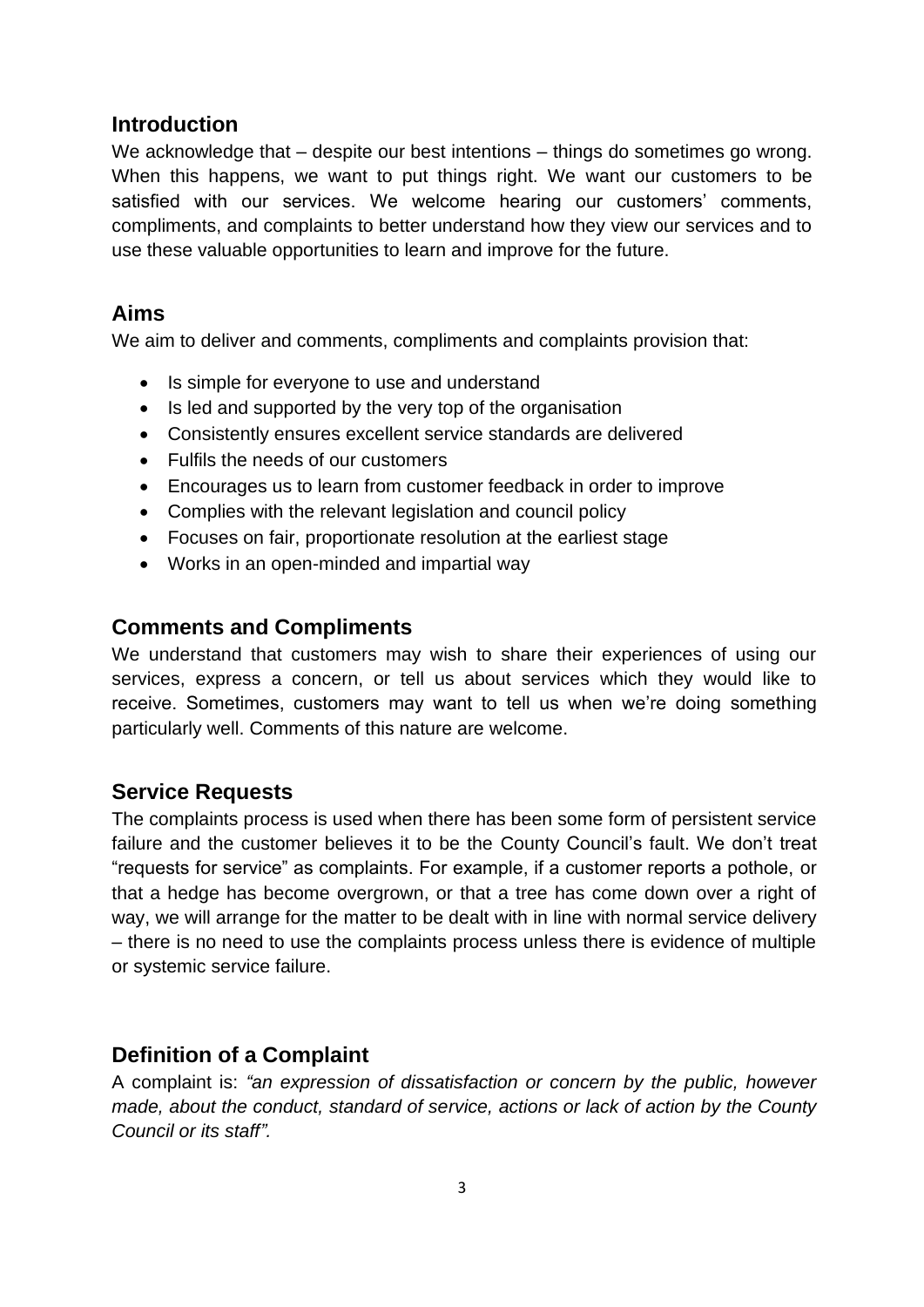# <span id="page-3-0"></span>**Complaints service standards**

- We will protect personal information given to us in the course of a complaint.
- We will work to specific response targets and agree with the customer if we need more time to investigate and resolve the matter.
- We will ensure that customers are informed of the options to request escalation to the next stage of the complaints process – or to the Local Government and Social Care Ombudsman – if they are dissatisfied following our response.
- We will ensure that decisions are properly and promptly implemented.

#### <span id="page-3-1"></span>**What the complaints scheme covers**

The scheme will deal with any form of service dissatisfaction or maladministration. Examples could include;

- Delay
- Incorrect action or failure to act
- Failure to follow procedures
- Failure to provide information
- Inadequate record-keeping
- Failure to investigate
- Failure to reply
- Misleading or inaccurate statements
- Inadequate liaison
- Inadequate consultation
- Broken promises
- Behaviour of our staff
- Other issues causing unfairness

#### <span id="page-3-2"></span>**Where special arrangements apply**

Sometimes there is a different, more appropriate procedure which must be used instead of the complaints procedure e.g. Appeals processes, Safeguarding procedures or Human Resources (HR) procedures. If this applies, we will advise the customer of the appropriate procedure.

Here are some examples;

- Complaints relating to the Council's Whistleblowing Duty to Act or Health & safety policies.
- The conduct of Councillors; these are dealt with according to the Members' [Code of Conduct](http://documents.hants.gov.uk/constitution/AppendixA-CodeofConductforMembers.pdf)
- [Children's Services](https://www.hants.gov.uk/educationandlearning/complaints) and [Adults Health and](http://www3.hants.gov.uk/as-complaints.htm) Care complaints; the County Council follows a statutory procedure.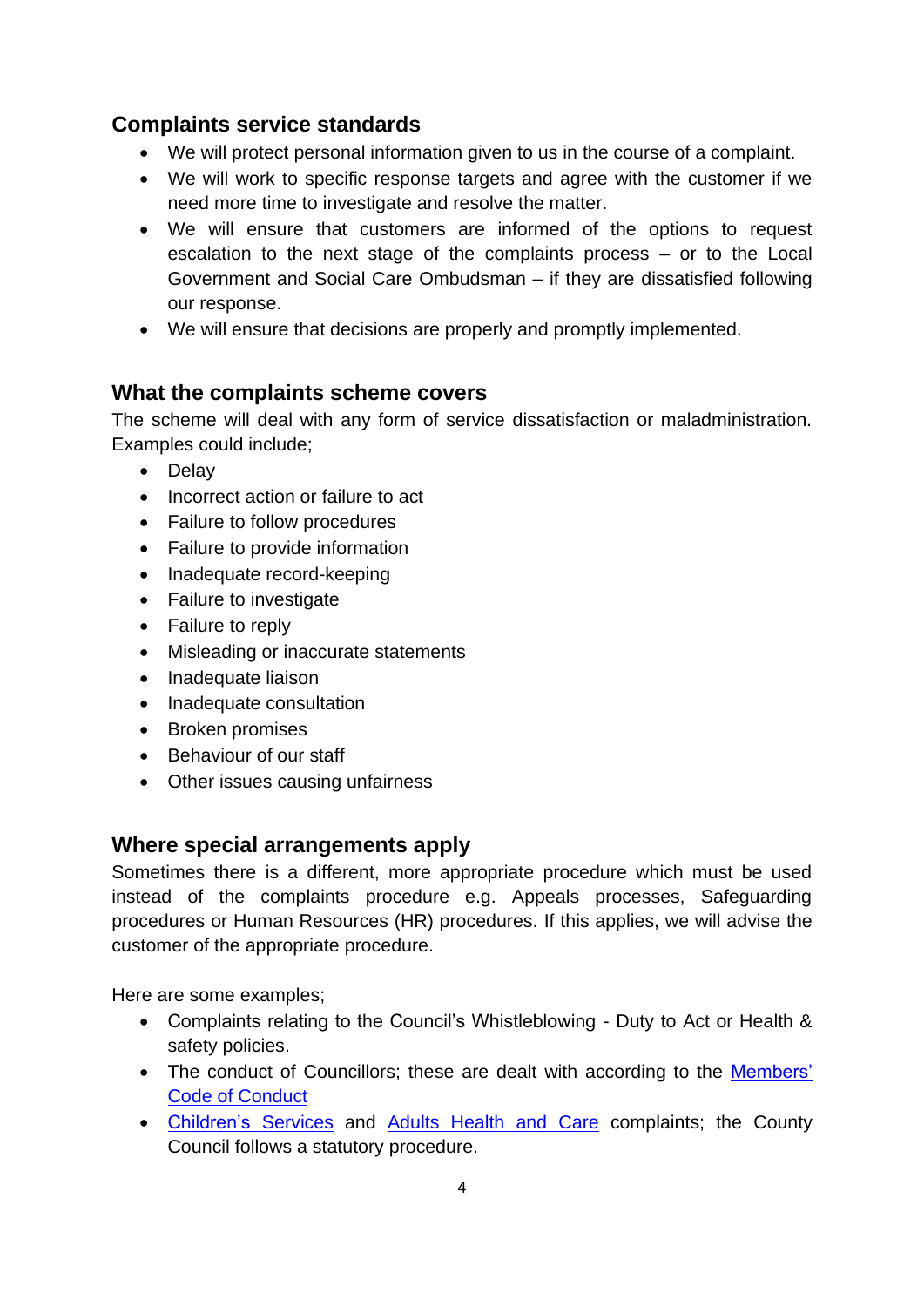- Schools admission or exclusion; Appeal.
- Special Educational Needs (SEN) provision; Tribunal.
- [Freedom of Information](https://www.hants.gov.uk/aboutthecouncil/informationandstats/freedomofinformation) or [Data Protection](https://www.hants.gov.uk/aboutthecouncil/strategiesplansandpolicies/dataprotection) matters.
- Safeguarding procedures.
- The customer is seeking compensation.
- The customer has started legal proceedings.
- Complaints by an employee of the County Council about any matter relating to that employment.
- Any other matters for which an alternative statutory or Constitutional appeals mechanism exists.

# <span id="page-4-0"></span>**Treatment of other/concurrent procedures**

Occasionally, a complaint may require us to start another procedure, such as an internal disciplinary procedure. In the interests of fairness, it may not be possible to provide a full response to the complaint until those proceedings have been completed. We will endeavour to keep complainants updated of the process of their complaint, if this occurs.

## <span id="page-4-1"></span>**Exclusions**

The following issues cannot be dealt with under the Complaints procedure;

- The complaint is about services or matters which fall outside of the control of the County Council.
- Complaint by another professional body or organisation.
- Complaints which relate to contractual arrangements or other business arrangements made with the County Council.
- Complaints where the subject matter has previously been investigated under these procedures or previous procedures prior to this one.
- Any complaint which is being or has been investigated by the Local Government and Social Care Ombudsman.
- Where a court has made, is making, or is about to make, a determination on the specifics of the complaints.

# <span id="page-4-2"></span>**Who Can Complain?**

- Any person or organisation receiving or looking to receive a service from the County Council.
- Any person acting on behalf of an individual or group of individuals, provided they have written consent to do so; (this includes Members, MPs, Advice Agencies and other advocacy groups).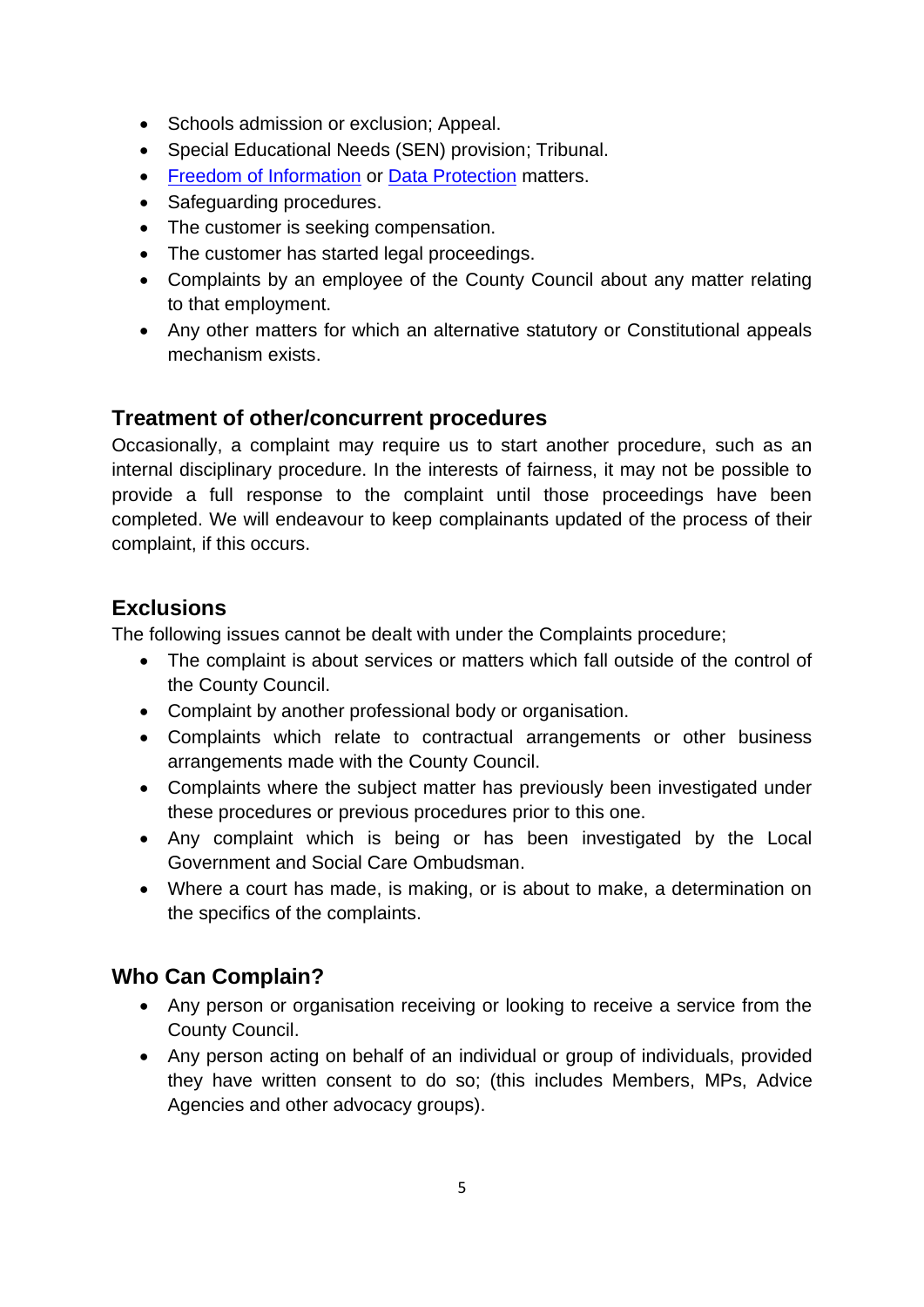# <span id="page-5-0"></span>**Anonymous Complaints**

The County Council does not deal with anonymous complaints. However, any complaints relating to vulnerable groups such as children, the elderly, and people with mental health or learning difficulties will be considered and investigated if there are safeguarding issues.

## <span id="page-5-1"></span>**Access and Equalities**

Customers may make a comment, compliments, or complaint in the simplest way for them using any of the following contact methods;

- By using the online forms found on the County Council's website
- By letter
- By telephone
- Email [\(Corporate.complaints.team@hants.gov.uk\)](mailto:Corporate.complaints.team@hants.gov.uk)

Please note: A complaint may be made to any member of staff, who will take the details and forward them to the Corporate Complaints Team or the involved service complaints team.

## <span id="page-5-2"></span>**Unreasonable contact and customer behaviour**

Usually dealing with concerns is a straightforward process, but in a small number of cases customers pursue their complaints in a way that can get in the way of investigating the complaint or unfairly take staff away from their other duties.

If a customer's behaviour adversely affects our staff's ability to do their work and provide services to others, we may decide to restrict the contact that person has with the County Council. The steps and actions outlined in the County Council's Guidance Note on the Management of Unreasonable Contact and Customer Behaviour may be used to restrict contact even where a formal complaint has not been received. If we decide to treat someone using this guidance, we will write to tell them why we believe his or her behaviour falls into that category, what action we are taking and the duration of that action.

A copy of our guidance can be viewed [on our website](http://documents.hants.gov.uk/corporate/Guidancenoteonthemanagementofunreasonablecustomerbehaviour-September2017.doc) or on request from the Corporate Complaints Team.

### <span id="page-5-3"></span>**Time limit for initiating a complaint**

You must make your complaint within 12 months of the disputed occurrence or incident. We will only investigate complaints relating to issues that are more than 12 months old at the discretion of the Corporate Complaints Team. The complainant will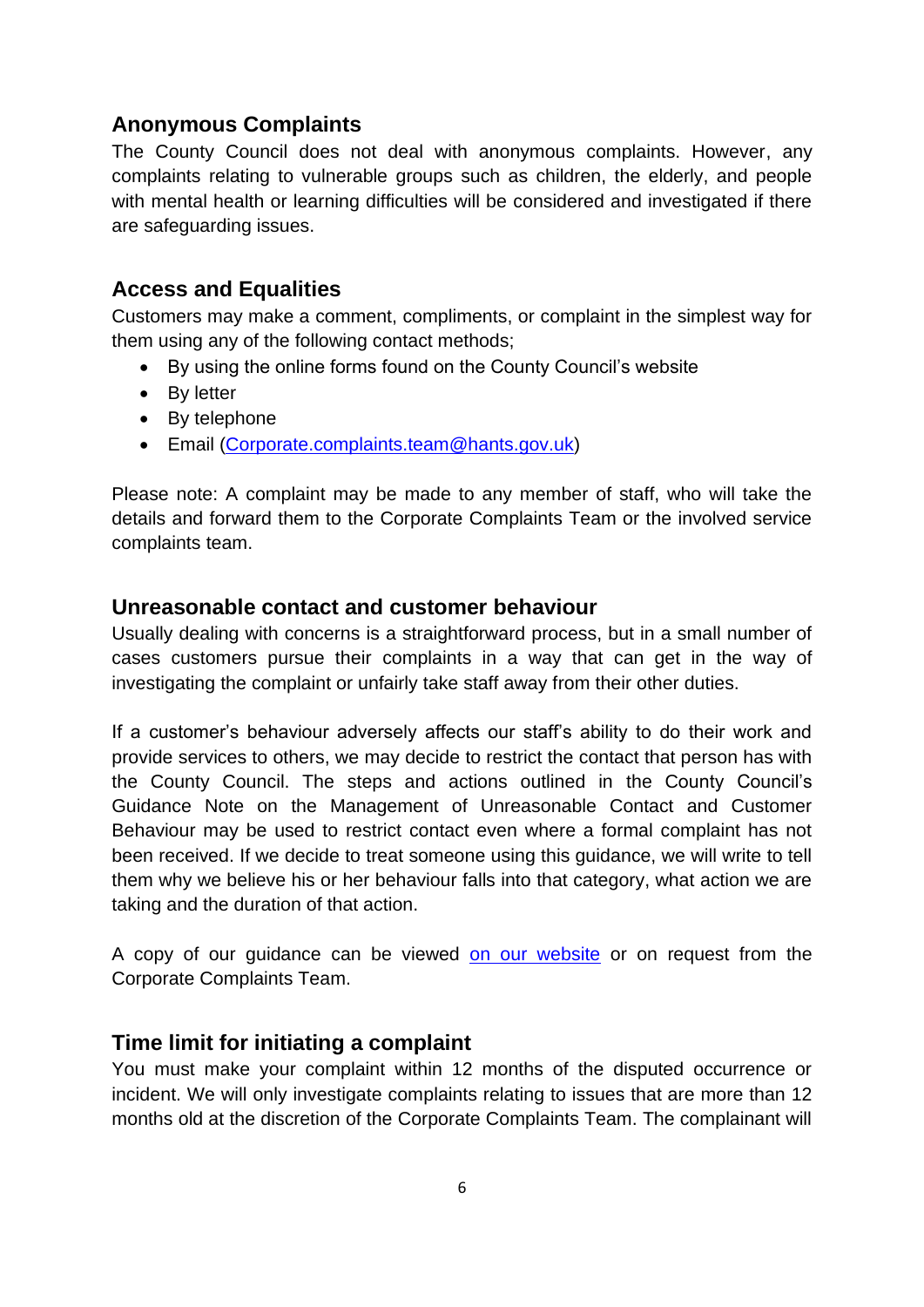need to explain why it was not possible for the complaint to be raised within the required 12 month period, for matters to be considered.

# <span id="page-6-0"></span>**Resolution and Remedies**

Where a complaint is found to be upheld, consideration will be given to the question of an appropriate remedy. Any remedy should be proportionate and, where possible, put the complainant back in the position they were in before the complained-about occurrence. Here are some examples of remedies which complainants might expect;

- Apology
- Explanation
- Action taken that should have been taken before
- Reconsideration of a decision that was not taken properly
- Improved procedures
- Re-run procedures
- Re-calculation of monetary amounts owed if applicable

# <span id="page-6-1"></span>**Further Escalation**

Complainants have the right to contact Local Government and Social Care Ombudsman if they remain dissatisfied once all stages of the complaints procedures have been exhausted. We will include the contact details with our responses.

The Local Government and Social Care Ombudsman PO Box 4771 **Coventry** CV4 0EH

Telephone: 0300 061 0614 Website: [www.lgo.org.uk](http://www.lgo.org.uk/)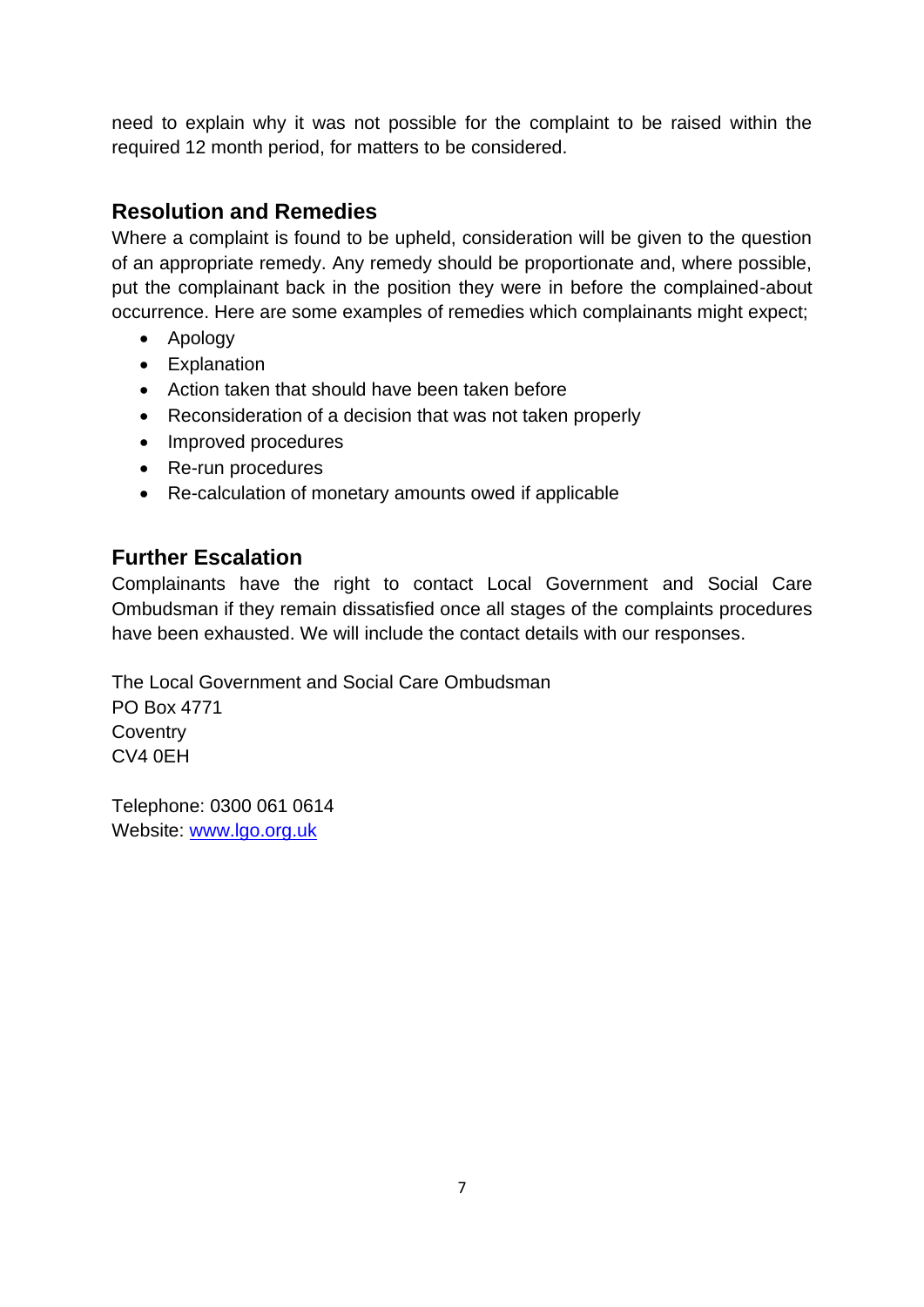#### Appendix 1

#### **How to make a Complaint**

- All complaints must be made in writing and this can either be through completing the online complaints form, a letter, email or fax.
- If at any stage the scope of the complaint is not clear, a Statement of Complaint will need to be agreed. This may be drafted by the investigator or the complainant, depending on the specifics of the case. The investigation will not commence until the Statement of Complaint has been agreed.
- If a Stage 3 investigation is requested but the complainant has not yet completed Stage 2, we will explain the process and pass it to the relevant department.
- All requests must be acknowledged within five working days and the investigations should be completed within 20 working days.
- In some cases, due to the complexity of the complaint or exceptional circumstances, we may not be able to meet this deadline.
- Complainants will be kept informed and provided with regular updates of the situation.

#### **Stage 1 Complaint**

- Stage 1 of the Corporate Complaints procedure is to try and reconcile the problem with the person concerned.
- The complainant either contacts or is directed to the relevant member of staff or their manager to try and come to an agreement over the issue that has led to a complaint being made.
- This first important step in responding to the customer's concerns usually results in the problem being resolved.

#### **Stage 2 Complaint**

- When it has not been possible to resolve the complaint at Stage 1 with the person concerned the next stage of the Complaints procedure is to request an investigation to be carried out on behalf of the relevant Department.
- This requires a senior officer to carry out an investigation on behalf of the Chief Officer, reviewing all the circumstances and previous actions taken.
- The investigating officer must be suitably removed from the decisions made that have resulted in the complaint.